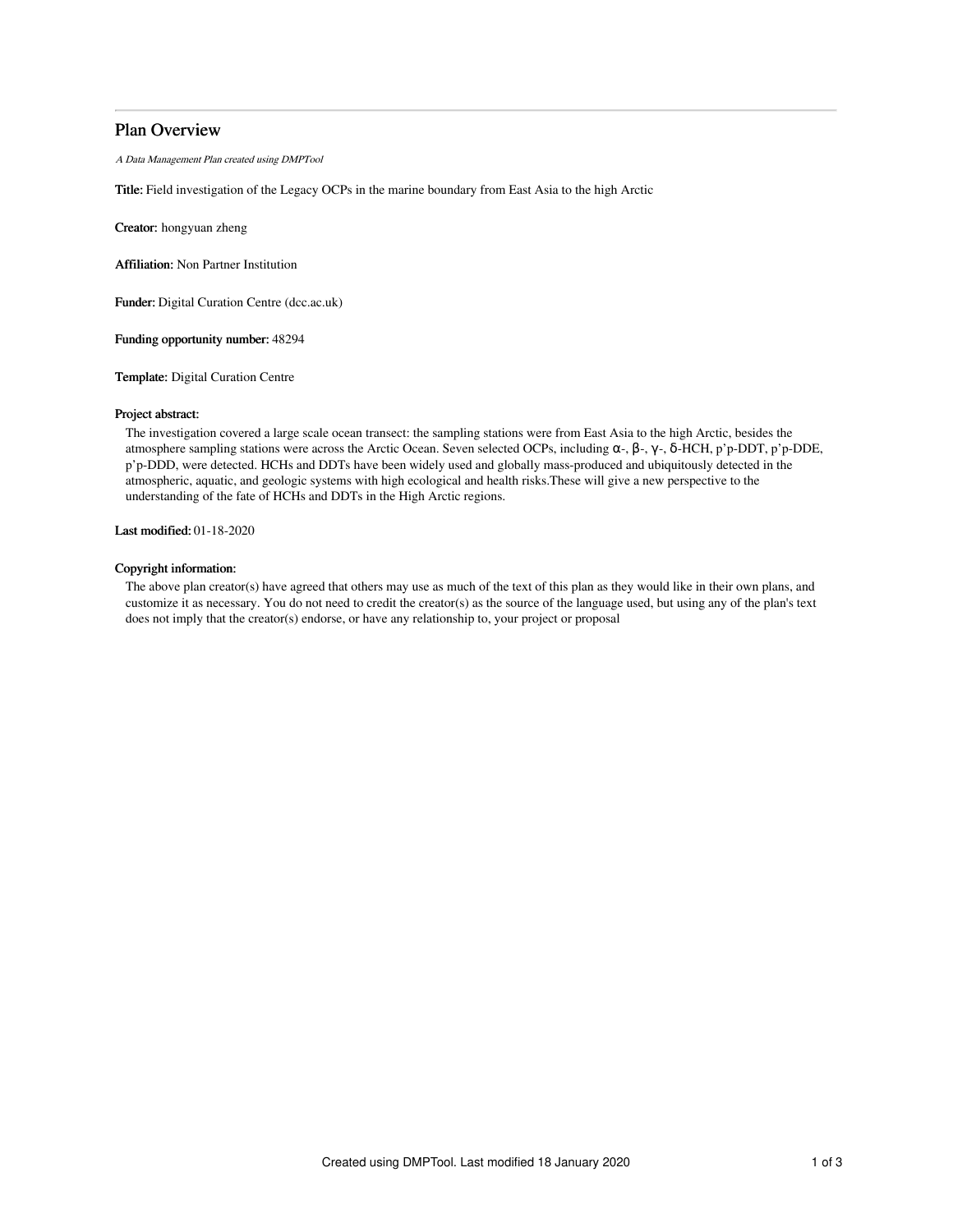# Field investigation of the Legacy OCPs in the marine boundary from East Asia to the high Arctic

### Data Collection

### What data will you collect or create?

1. Type of data: levels of legacy OCPs (4HCHs and 3DDTs) in the surface seawater and atmosphere;

- 2. Format of data: excel;
- 3. The volume of the data: <2Mb;
- 4. Formats and software enable sharing: No specific provision;

5. Access Availablity of data: Long term open access to the journal editor, researchers, and graduate students; For research use of the data, author authorization is required. Any commercial use is prohibited.

6. Any Existing Data for reuse: the whole data;

#### How will the data be collected or created?

1. All the data are sampled onboard the Xuelong Vessel with the High-volume Solid-Phase extraction method coupled with the in situ internal ultrasonic method.

2. All the analysis of the sample was finished in the Ministry of Natural Resources Key Laboratory for Polar Sciences, Polar Research Institute of China and College of Environmental Science and Engineering, Tongji University.

- 3. All the data would be published publicly.
- 4. Files and folders were named by the target compound and expedition cruise numbers.
- 5. If there is any revision of the data, we would update it on the archive website on time.

### Documentation and Metadata

#### What documentation and metadata will accompany the data?

1. Metadata of the sampling Information, levels of individual OCPs in surface seawater and atmosphere; All the data is open access to the journal editor, researchers, and graduate students; Any commercial use is prohibited.

2. Reading data on the website would be available to anyone. however, any interpreted and research use of this data is requested for the author approved.

3. We create this documentation and metadata according to the Basic rules and laws of China;

### Ethics and Legal Compliance

#### How will you manage any ethical issues?

- 1. We have gained consent for data preservation and sharing in the publishing process.
- 2. Anonymization IS NOT ACCEPT for the access of the data.

3. No sensitive data was involved.

### How will you manage copyright and Intellectual Property Rights (IP/IPR) issues?

1. Dr. Hongyuan Zheng (College of Environmental Science and Engineering, Tongji University, 1239 Siping Road, Shanghai 200092, China) and Dr.Minghong Cai (Ministry of Natural Resources Key Laboratory for Polar Sciences, Polar Research Institute of China, 451 Jinqiao Road, Shanghai 200136, China) owns the data.

- 2. The author authorization is a request when the data is in reuse in a part or whole;
- 
- 3. The author's authorization is a request if there any restrictions on the reuse of third-party data;
- 4. Data sharing should be postponed/restricted to publish.

### Storage and Backup

### How will the data be stored and backed up during the research?

- 1. Data would be backup in the Chinese National Arctic and Antarctic Data Center (CN-NADC) [http://www.chinare.org.cn/index/;](http://www.chinare.org.cn/index/)
- 2. Saved offline by the authors;
- 3. All the data will also be backup on the Biological & Chemical Oceanography Data Management Office <https://www.bco-dmo.org/>;

4.Dr. Hongyuan Zheng (College of Environmental Science and Engineering, Tongji University, 1239 Siping Road, Shanghai 200092, China) and Dr.Minghong Cai (Ministry of Natural Resources Key Laboratory for Polar Sciences, Polar Research Institute of China, 451 Jinqiao Road, Shanghai 200136, China) are responsible for backup and recovery;

- 5. Sufficient storage already is done, and no charge for additional services. Any question would be welcomed by the data Owner;
- 6. Once the event and incident related to the data occur, we would recover the data from the backup;

#### How will you manage access and security?

- 1. All the data security could be done in the following days. If there are any problems, please contact the owners;
- 2. All the collaborators could have access to the metadata, and we should be responsible for any question related to the data;
- 3. All the use of the data requests author authorization. Any commercial use is prohibited. All the collaborators can give access to the data.